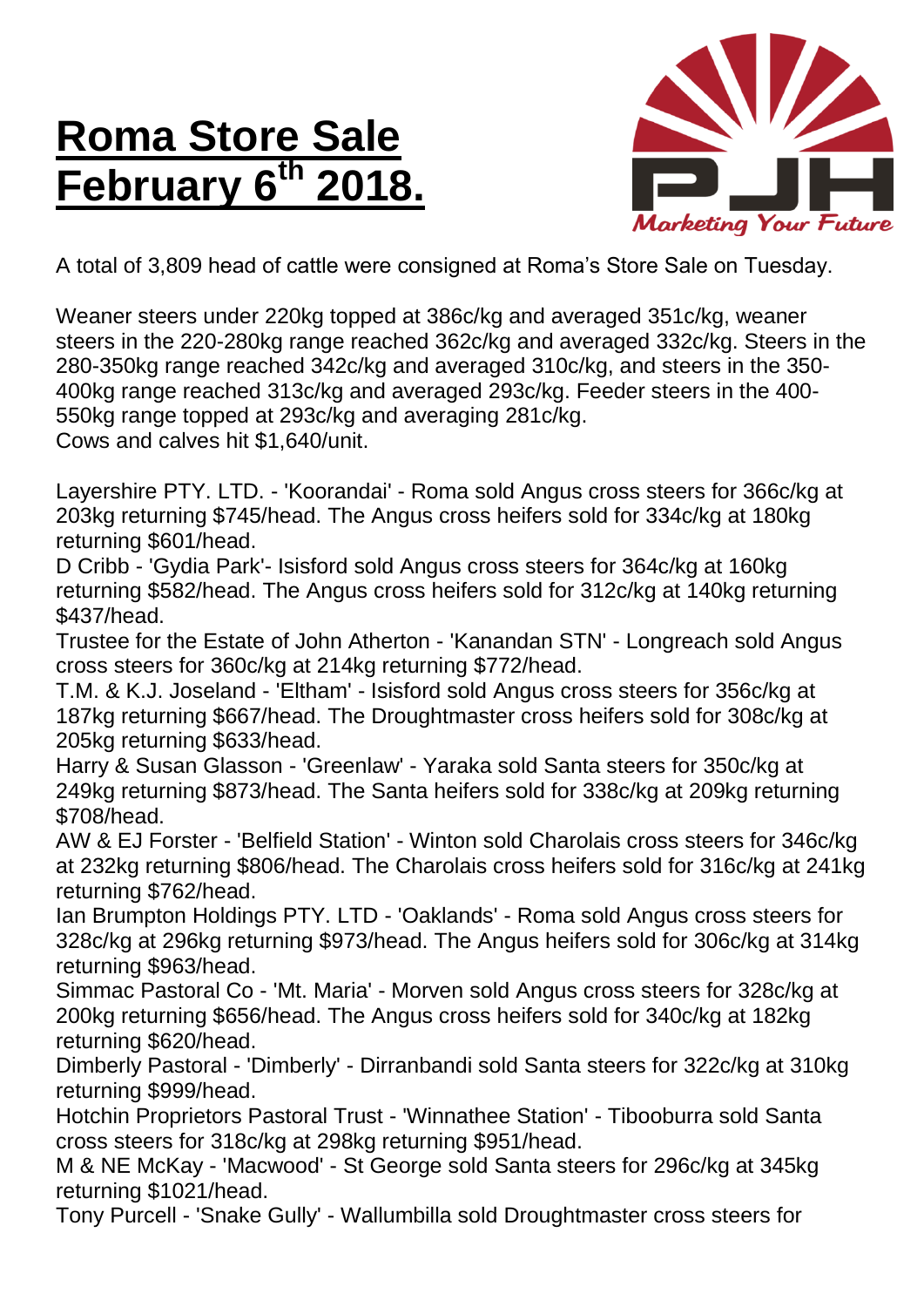290c/kg at 405kg returning \$1175/head.

C.F. & D. Walsh - 'Venturah' - Roma sold Hereford cross steers for 278c/kg at 461kg returning \$1283/head.

Heifers under 220kg topped at 344c/kg and averaged 299c/kg, while heifers in the 220 – 280kg range topped at 316c/kg and averaged 281c/kg. Heifers in the 280- 350kg range topped at 306c/kg, averaging 270c/kg. Heifers in the 350-450kg range topped at 280c/kg, averaging 247c/kg.

ANJ Partnership - 'Barwhinnock' Tambo sold Droughtmaster cross heifers for 310c/kg at 150kg returning \$465/head.

V.M. & K. & A.G. Hafemeister - 'Oakleigh' - Roma sold Brahman cross heifers for 286c/kg at 241kg returning \$691/head.

Yackatoon Grazing Co. - 'Langrantha' - Wandoan sold Droughtmaster cross heifers for 260c/kg at 356kg returning \$926/head. The Droughtmaster cows sold for 213c/kg at 472kg returning \$1006/head.

Cows in the 300-400kg range reached 210c/kg and averaged 188c/kg, while cows in the 400kg-500kg range reached 240c/kg and averaged 207c/kg. Cows over 500kg topped at 227c/kg, averaging 214c/kg.

G.A.R Livestock - 'Linga Longa' - Injune sold Brahman cows for 227c/kg at 571kg returning \$1297/head.

Crichton Pastoral Co - 'Ivanhoe Downs' - Morven sold Droughtmaster cross cows for 227c/kg at 509kg returning \$1157/head.

J.H. & S.K. Milson - 'Bellen Park' - Longreach sold Charolais cross cows and calves for \$1640/head.

P.W. & D.C. Heinemann - 'Cungela' - Charleville sold Brahman cross cows and calves for \$1410/head.

Bulls under 400kg topped at 392c/kg and averaged 294c/kg, while bulls in the 400 – 600kg range topped at 255c/kg and averaged 238c/kg. Bulls over 600kg topped at 262c/kg, averaging 245c/kg.

Thornleigh Grazing - 'Thornleigh' - Blackall sold Droughtmaster cross Mickey for 392c/kg at 146kg returning \$573/head.

*PJH sell 7 th position next week. Please be aware that all cattle being sold must be accompanied by a National Cattle Health Declaration as well as NVD*